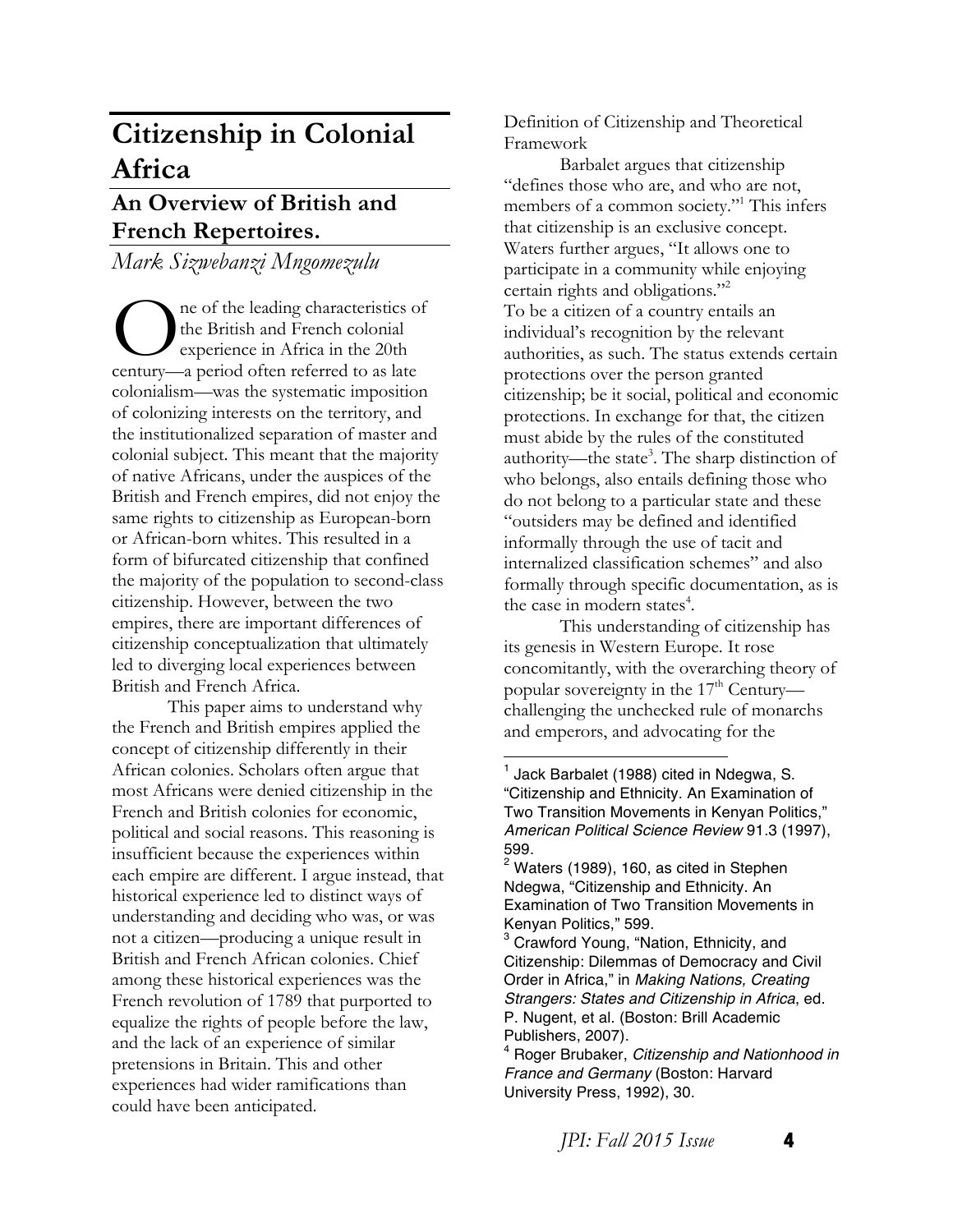inclusion of common people in decisionmaking. Burbank and Cooper assert that there was never a clean break between the rule of empires, and the ushering in of nation-states and popular sovereignty, with the latter's attendant principles of citizenship being extended to the vast majority of people. Nation-states and popular sovereignty were competing ideas in a world that was ruled by empires.<sup>5</sup>

These novel ideas brought to the fore certain questions. One of which, as Burbank and Cooper note, was: "Would citizenship be 'national'—focused on a people who represented themselves as a single linguistic, cultural, and territorial community—or would it be "imperial," embracing diverse peoples who constituted the population of a state?"<sup>6</sup> Such a question was important in colonial Africa, as the French and British empires tried to assert their authority over vast expanses of land on the continent.

History was to determine some of the answers to these questions. Writing on the salience of history in politics Marx, in the *Eighteenth Brumaire of Louis Bonaparte*, explains "Men make their own history, but they do not make it as they please; they do not make it under self-selected circumstances, but under circumstances existing already, given and transmitted from the past. The tradition of all dead generations weighs like a nightmare on the brains of the living." This highlights that every nation calls upon a collective memory to determine rules and norms.

The methods that colonial powers used in Africa to subdue populations were not new. They had been used previously, and in a sense part of the repertoire of each empire, as Burbank and Cooper note. But the idiosyncrasies of British and French methods can each be traced back to a complex yet

 

unique historical trajectory, from which they are selected. It is through this framework—a framework that privileges historical grounding— that the question of citizenship in the former colonies of France and Britain becomes clear.

#### **COLONIALISM IN AFRICA**

Historians often describe European colonization of the African continent in the late  $19<sup>th</sup>$  and early  $20<sup>th</sup>$  centuries as a "scramble" for Africa". Ushered in by the Berlin Conference, a meeting in which representatives of western powers gathered in Berlin to determine the colonial future of Africa, this era of colonialism was marked by competition among the industrializing west for land and resources. To accomplish their goal, western colonizers employed a regime of domination over indigenous people.

 $Cooper'$  cautions against assuming colonialism in Africa as the natural step that Western Europe had to take toward Africa. He argues that there were competing ideas of how empires should extend their rule in colonies. Colonialism became a favored option because it had support from wellconnected individuals in the metropolis. Powerful entities in the metropolis, such as private companies, saw virgin territory as a bastion of natural resources to be extracted and an abundance of cheap labor for production.

For Mamdani, colonialism in Africa was concerned about the "native question"; that is, "how can a tiny and foreign minority rule over an indigenous majority?"<sup>8</sup> Both empires looked into their repertoires for suitable strategies of domination. At the core of both became the de-humanization of the

*JPI: Fall 2015 Issue* **5** 

<sup>5</sup> Jane Burbank and Frederick Cooper, *Empires in World History: Power and the Politics of Difference* (New Jersey: Princeton University Press, 2010).

<sup>6</sup> *Ibid*., 220.

<sup>7</sup> Frederick Cooper, *Africa since 1940: The Past of the Present* (United Kingdom: Cambridge University Press, 2002).

<sup>8</sup> Mahmood Mamdani, *Citizen and Subject. Contemporary Africa and the Legacy of Late Colonialism* (New Jersey: Princeton University Press, 1996), 16.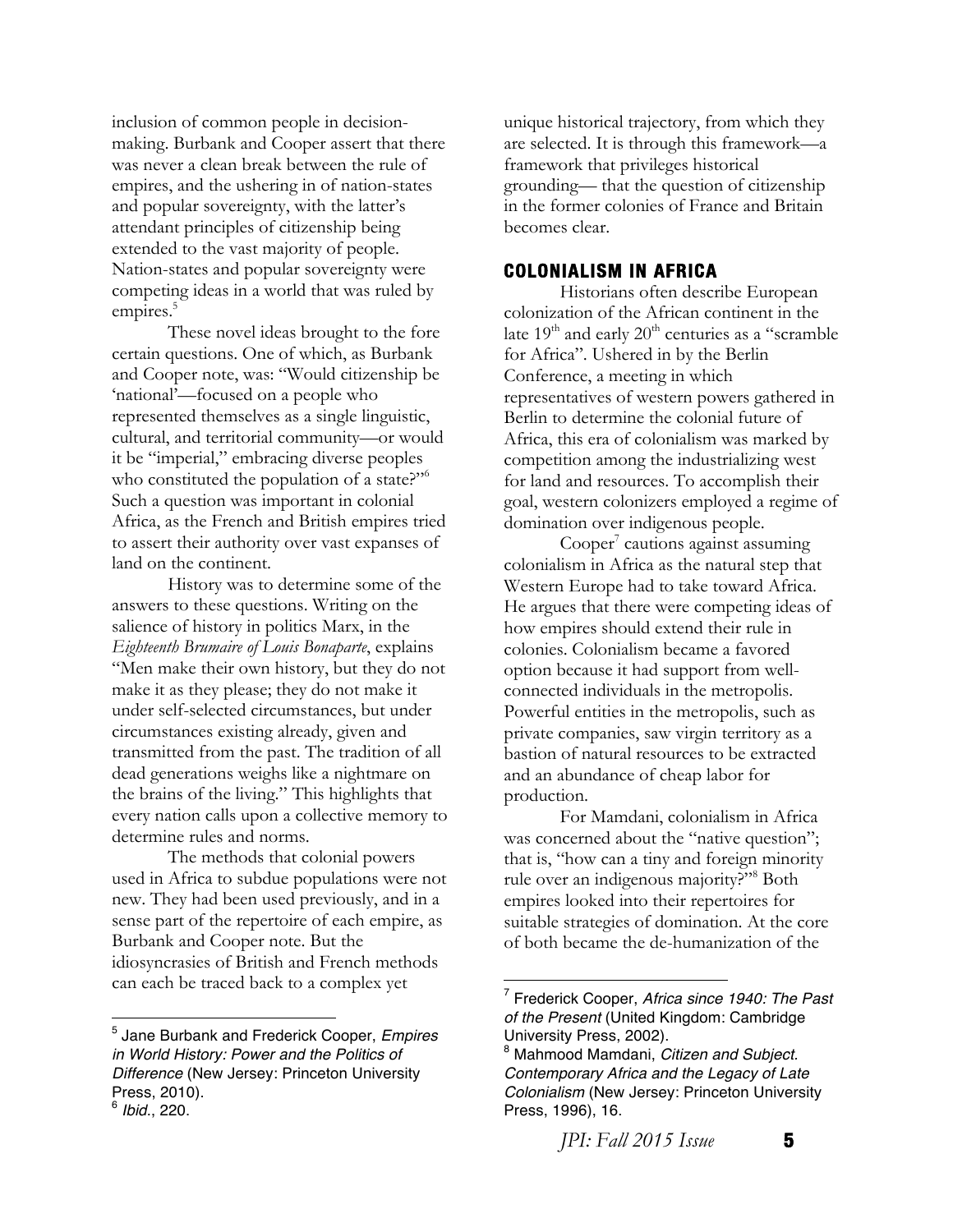African including the institutionalization of negative racial stereotypes. Cooper states that:

> Colonial empires differed from other forms of domination by their efforts to reproduce social and cultural difference. At some level, conquest implied incorporation: the loser had to be taught who the boss was and behave accordingly. But colonial conquest emphasized that the conquered remain distinct; he or she might try to learn and master the ways of the conqueror but would never quite get there<sup>9</sup>.

Here we see that order—as conceived by the colonial power—was an important principle in the colonies. And the distinction by skin color and ethnicity played a great role in both French and British colonialism. Both empires saw the goal of citizenship as the preservation of the status quo balance of power that placed white European races on top of the social order. As the case study section will show, native Africans were later included, begrudgingly, as citizens—in a piecemeal strategy. The British, and to a greater extent the French, would eventually open the door for Western-educated Africans, but still a majority of uneducated Africans would remain excluded from legal citizenship status $^{10}$ .

Events beginning after World War I and through World War II changed the course of history. After the first war—having gallantly participated in the war on the side of the allied forces—many African soldiers returned to Africa believing they had earned the right to become citizens. They began to demand the social, economic and political benefits of citizens, the majority of whom, at the time, were white $^{11}$ . Paralleling this were

<sup>9</sup> Cooper, *Africa since 1940: The Past of the Present.*

 

the rising voices of educated Africans criticizing the colonial system and its institutionalization of citizenship based on skin-color. In their demand for equal rights, particularly in French Africa, native Africans in the colonies would pull from ideas initially planted in each empire's past, and seeking to avoid past mistakes, imperial powers pursued different appeasement techniques.

### **CITIZENSHIP IN FRANCOPHONE AFRICA: ASSIMILATION**

The French revolution of 1789 was a watershed in the French empire because the assembly passed the Declaration of the Rights of Man and Citizen. This declaration "stressed equality before the law and representative government."<sup>12</sup>

However, it was unclear how far equality of men, and by extension citizenship, should extend to colonial holdings, and the criteria that would be used to determine who qualified and who was not. The arguments ranged from theories of how citizenship did not apply to Africans and Asians, while others took a more inclusive stance, arguing that colonization was an indefensible practice<sup>13</sup>.

Several years later, the revolution in the French colony, St. Domingue (now Haiti), complicated matters for the empire when black slave-owners toppled the French colonial structure and gained independence under the reasoning that "citizenship…should not be restricted by color."14 The events in St. Domingue resulted in "the 1795 constitution in France the colonies an 'integral part' of France. France became, for a time, an empire of citizens."15 Pandora's Box had been opened.

*JPI: Fall 2015 Issue* **6** 

<sup>10</sup> Mamdani, *Citizen and Subject. Contemporary Africa and the Legacy of Late Colonialism.* <sup>11</sup> Cooper, *Africa since 1940: The Past of the Present.*

<sup>12</sup> Burbank and Cooper, *Empires in World History: Power and the Politics of Difference*, 224.

<sup>13</sup> Burbank and Cooper, *Empires in World History: Power and the Politics of Difference*. 14 *Ibid.*, 226.

<sup>15</sup> *Ibid.*, 227.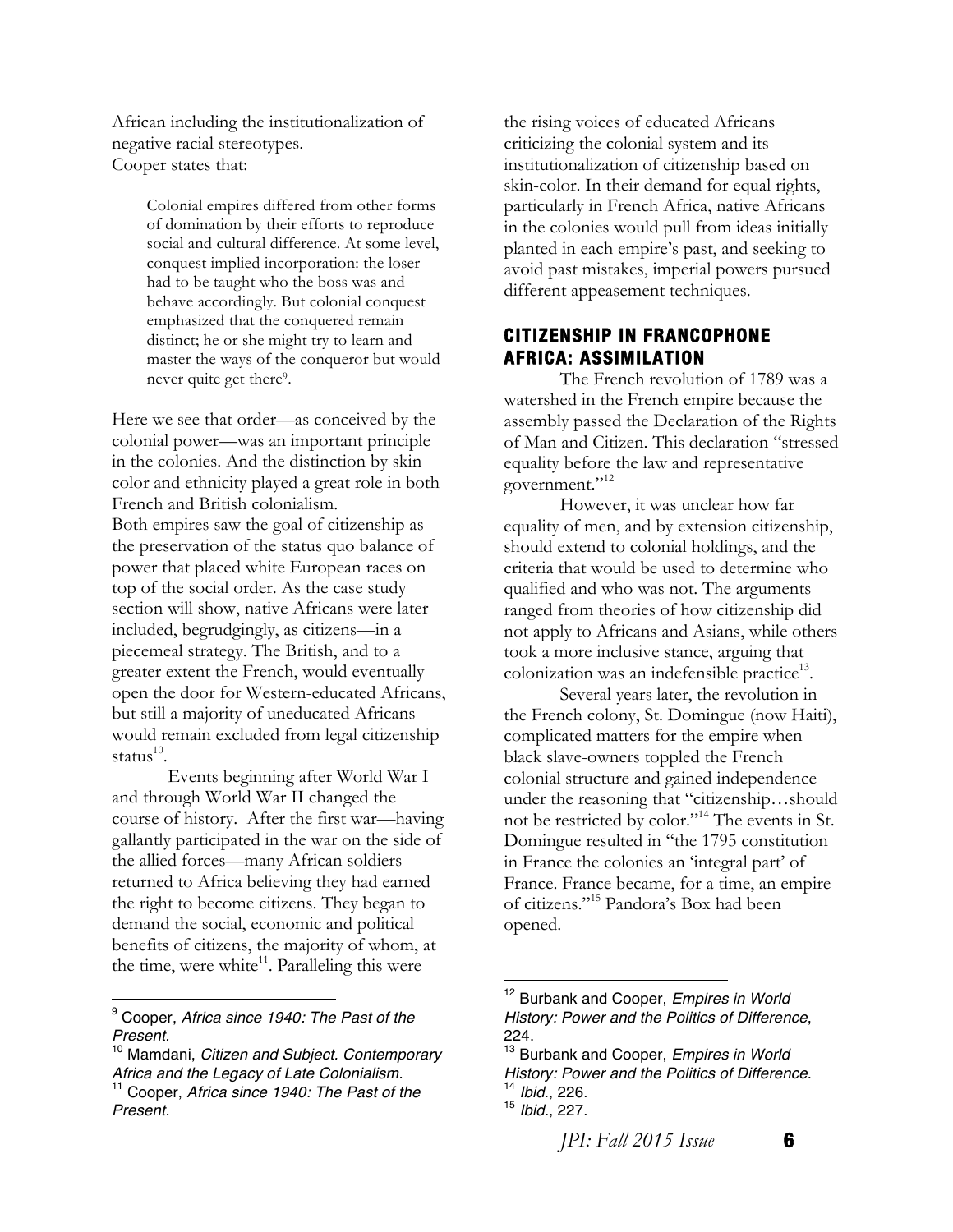Such events in the history of France influenced its colonial policy in Africa in the early to mid-twentieth century, especially when Africans began to demand their rights as citizens in the empire. They invoked the Declaration of the Rights of Man and Citizen, arguing they should be recognized as citizens—their voices bolstered by other critics of colonial rule.

The French empire found itself in a conundrum because it desperately needed its colonies at this time to rejuvenate its economy that had been devastated by the wars, especially World War II. To maintain control, France appeased native African populations by offering them legal citizenship that was devoid of any rights that European French citizens enjoyed. As Young says, "the assimilative elements in French…colonial ideologies extended nominal citizenship to all, but not its full substance."<sup>16</sup> The essence of the strategy was appeasement instead of recognition of Africans as citizens. However, this did not mean that Africans would not take such an advantage and use it to its fullest potential.

By the 1940s, there were already African deputies representing the colonies in the French legislature. Most notable among them, was Leopold Senghor of Senegal, who was instrumental in the abolishment of "forced labor and separate administrative justice."<sup>17</sup> One idiosyncrasy of the French conception of citizenship is that the Africans agitated for inclusion as citizens in the French empire, as opposed to charting a path independent of the metropole. Political realities and perceived economic gains played a major role in such a course of action. The idea of African colonies as provinces of one

 

French empire, whose emphasis had increased over the years succeeding the Haitian Revolution, had influence on the thinking and strategizing of African natives in the colonies. Thus even though colonial rule was highly exploitative of natives, they still chose to be part of the empire. In addition, the colonies' politics were intimately tied with that of France, as has been mentioned before that African deputies sat in the French legislature. This was unique because, as it will be observed in the British case, citizenship debates were territorially bound and rule was more indirect. Indeed, Cooper contends that it is historical experience that shaped the actions of the players at the time.<sup>18</sup>

Elkins argues, "France hoped to restore its international prestige and resist subordination to an emerging Anglo-American alliance through closer integration with its colonies."<sup>19</sup> Its colonies presented the chance to counterbalance the ever-growing economic power of the British especially in world affairs. This further explains the nominal citizenship that France extended to residents of its African colonies: appeasement for the sake of buffering British power. Moves toward greater assimilation were reflected in the French constitution of 1946, which "proclaimed that inhabitants of all of these entities would now have 'qualities' of French citizens."20 AS Elkins writes, "The assimilationist principles upon which it (the French empire) was originally established<sup>"21</sup> reaffirmed France as one with its colonies abroad. Yet, notwithstanding a constitution

 

*JPI: Fall 2015 Issue* **7** 

<sup>&</sup>lt;sup>16</sup> Young, "Nation, Ethnicity, and Citizenship: Dilemmas of Democracy and Civil Order in Africa," 254.

<sup>&</sup>lt;sup>17</sup> Frederick Cooper, "Restructuring Empire in British and French Africa," *Past and Present*, 10, Supplement 6 (2011), 200.

<sup>18</sup> Cooper, *Africa since 1940: The Past of the Present.*

<sup>&</sup>lt;sup>19</sup> Caroline Elkins, "Race, Citizenship, and Governance: Settler Tyranny and the End of Empire," in *Settler Colonialism in the Twentieth Century: Projects, Practices, Legacies,* ed. C. Elkins, and S Pedersen (Kentucky: Routledge, 2012), 211.

<sup>&</sup>lt;sup>20</sup> Cooper, "Restructuring Empire in British and French Africa," 200.

<sup>&</sup>lt;sup>21</sup> Elkins, "Race, Citizenship, and Governance: Settler Tyranny and the End of Empire," 211.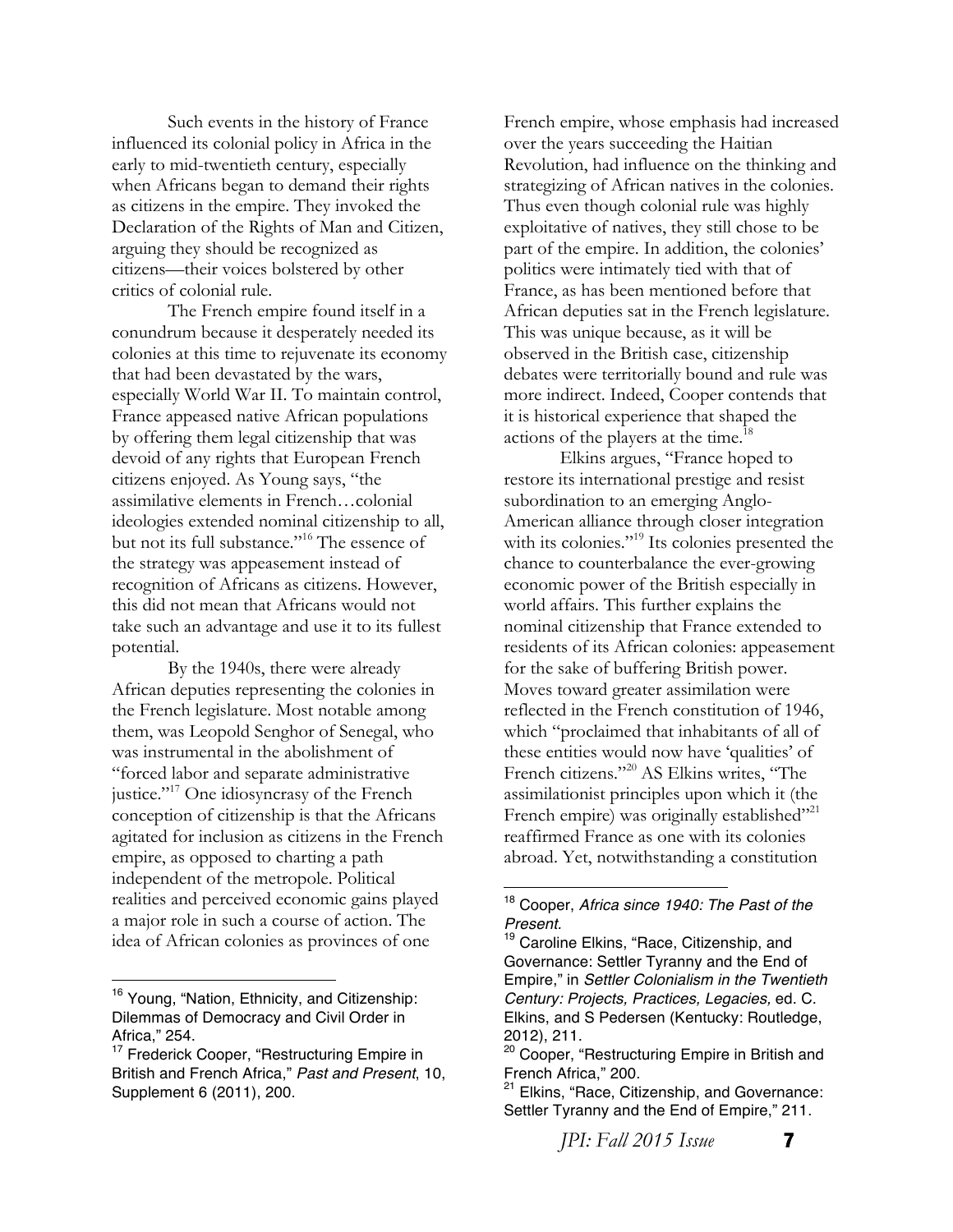extending citizenship to virtually all peoples of the French empire, there was ambiguity as to the full extent of the law and its practicality."<sup>22</sup>

Again, we come to see how the French revolution and the early years after it led to a series of events that profoundly impacted France's rule of its African colonies well into the mid-20<sup>th</sup> Century. Burbank and Cooper capture the effects by emphasizing that: "In 1946, an African political leader, elected to serve in the French legislature in Paris, Leopold Senghor, invoked the moment 150 years earlier when France recognized the citizenship of black slaves. He was trying to return to the promise of revolutionary France and make all subjects in the colonies into citizens, with the same rights as those of European France."<sup>23</sup> Here, the values elucidated in the Declaration of the Rights of Man and Citizen were recalled and repurposed to advocate for the rights of French-Africans.

Of course, granting citizenship to black subjects en masse had social implications that threatened the stability of the empire at the time, which is why the colonial authorities were circumspect in their policies. This was seen in the extension of nominal citizenship to native Africans and especially those in the cities. Increasing the number of citizens implied the extension of welfare programs to an unsustainable number of people. There was also the problem of whether "citizens of European or African France could quickly set aside habits and expectations of privilege and authority, of discrimination and denigration, built up in decades of colonial rule."<sup>24</sup> Citizenship entails an 'us-them' dichotomy, and extending it to groups that had been historically disadvantaged, threatens the privilege of those

<sup>22</sup> Cooper, "Restructuring Empire in British and French Africa," 201.

 

who are citizens at the time. Most of the time, the latter resist such efforts.

#### **SUBJECTS OF THE BRITISH MONARCH: INDIRECT RULE**

The foremost difference between the British Empire's conception of citizenship as applied to their African colonies and that of the French, was that Britain never considered granting citizenship to native Africans within its colonies<sup>25</sup>. Instead there was a preference for indirect rule—the strategy of ruling through chiefs. The British did not invent this strategy—having been employed by other empires in the past.<sup>26</sup>

Mamdani argues that indirect rule was not a benevolent process of respecting the customs of African ethnic groups, or letting them develop in their own way either. The African was seen as a "tribesperson" subject to "customary law." Such a process of separate administration for Africans effectively meant that they had separate rights from Europeans, and existed in a different society from that of the British.

One important reason for this fundamental difference in the techniques employed by the French colonial rule was that Britain never experienced a revolution that claimed to equalize the rights of people before the law. The only revolution that comes close is the Glorious Revolution of 1688, but this was mainly a tussle between Parliament and the monarchy concerning who was to wield more power. Hence, the British historical narrative did not have universal natures of freedom on which native Africans could base a case for demanding citizenship. This is not to argue that ideas of the Enlightenment period in the 20<sup>th</sup> Century—popular sovereignty, equality, amongst others—did not affect the British Empire, but that it

*JPI: Fall 2015 Issue* **8** 

<sup>23</sup> Burbank and Cooper, *Empires in World History: Power and the Politics of Difference*, 229.

<sup>&</sup>lt;sup>24</sup> Cooper, "Restructuring Empire in British and French Africa," 201.

<sup>25</sup> Cooper, *Africa since 1940: The Past of the Present.*

<sup>26</sup> Burbank and Cooper, *Empires in World History: Power and the Politics of Difference.*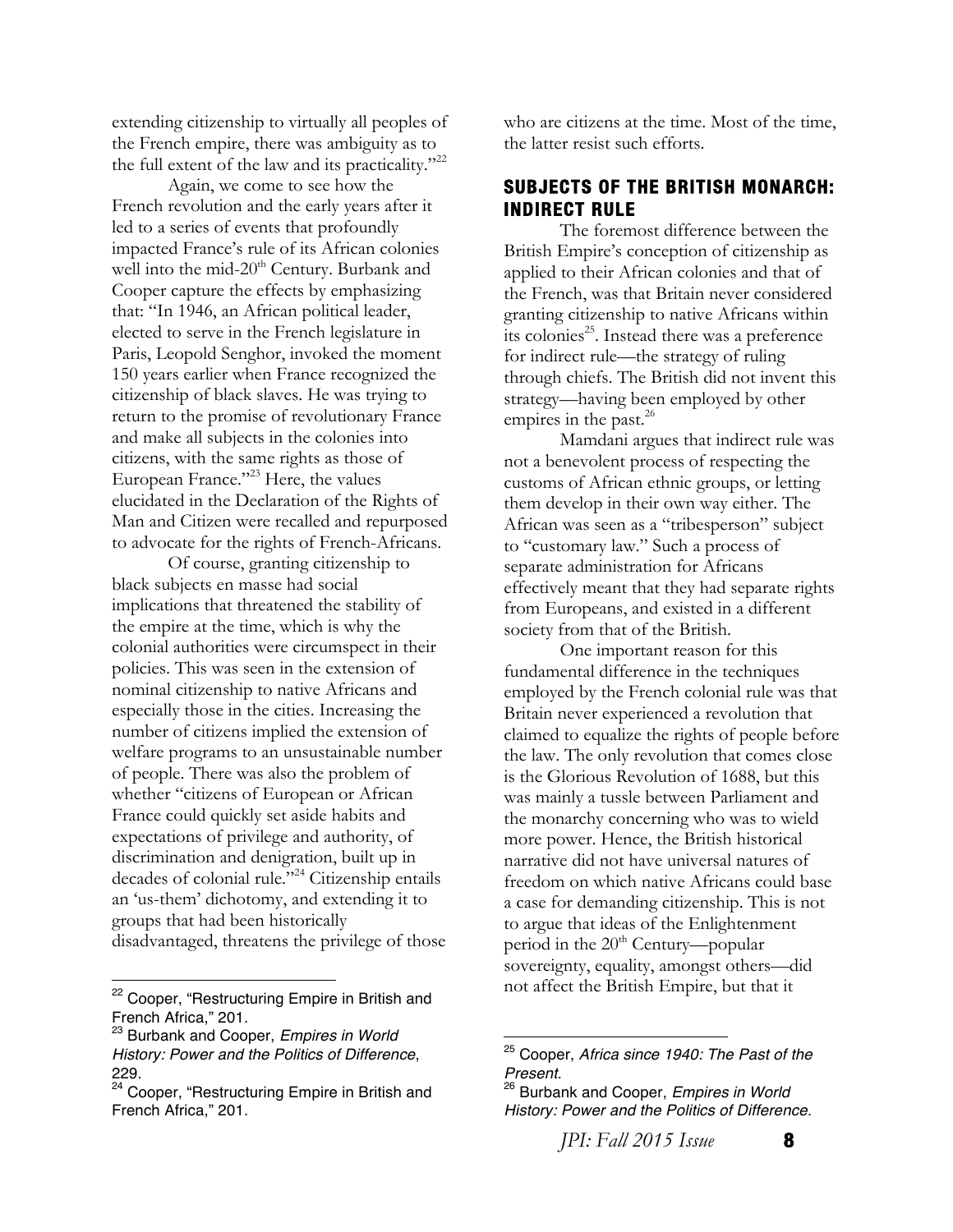rationalized such arguments differently, and in turn translated into unique colonial strategies.

The notion of citizenship in British colonies is captured by Cooper, when he mentions that the, "ruling fiction was 'selfgovernment': each territory would follow its own path; there would be no representation of Africans in the London parliament."27 The authorities channeled African political activity in territorially bounded institutions, thus avoiding any calls for citizenship equality of natives and white people, since territories were "independent."

The fact that the British never considered Africans in the colonies to be citizens of Britain did not snuff out debates for equality and citizenship. Rather, it channeled them differently, especially after World War I through World War II. The British, unlike the French, never envisioned a possibility of Africans becoming citizens even nominally—let alone citizens with equal footing to the European settlers in the colonies, or those in the metropole. Mazrui disparages the British in these words: "I hope it is only a coincidence that the Anglo-Saxons….have been the worst offenders among the Westerners in institutionalized racism. The Anglo-Saxons were the architects of lynching and Jim Crow."28 The importance of racial thought in the mind of the colonial administrator was a great barrier.

The aforementioned can help us understand the different policies of both the French and the British. Assimilation, at the basic level, means acceptance—a capitulation to inclusiveness. On the other hand, indirect rule evokes aloofness, a preference for separation among peoples. And that is what the British did. British culture was seen as

 

almost naturally inaccessible to the native. Whereas in the French empire, an African could, with education and consumption of French culture, become a French citizen, the British had no such thing.

Like their French counterparts, the British also faced the real problem of trying to retain its empire because of its economic importance. As Cooper states: "attempts to get educated Africans to focus their ambitions on local government quickly failed. The focus was not London…but the center of each territory." The result was that ambition for equality by most African leaders followed the avenue opened by the master: "political parties in colony after colony demanded full participation in each territory's legislative and executive institutions," without demanding to sit in London. 29

After having served in the European wars—World War I and World War II—most returnee Africans of British colonies flocked to urban centers and began lives that depended to a larger extent on Western goods. Their bad experience in the cities, stemming from repressive colonial policies, fueled their demands for a better life $30$ . Also, the newly-formed educated class saw the contradictions of the colonial state—that it oppressed Africans in their native land and extracted its resources—and sought to challenge that.

Instead of an incorporation of Africans as citizens in the empire, the British suggested a possibility of self-government in its separate colonies, in the future. To this end Cooper argues that, "the Nationalities Act of 1948 created something of an echo of what the French were doing—a second tier Commonwealth citizenship, derivative of the primary citizenship of the Dominions, but

*JPI: Fall 2015 Issue* **9** 

<sup>27</sup> Cooper, *Africa since 1940: The Past of the Present,* 49.

<sup>28</sup> Ali Mazrui, "Who are the Africans?" in *Who is an African? Identity, Citizenship and the Making of Africa-Nation*, ed. J. Adibe (London: Adonis & Abbey, 2009), 32.

<sup>&</sup>lt;sup>29</sup> Cooper, "Restructuring Empire in British and French Africa," 202.

<sup>30</sup> Cooper, *Africa since 1940: The Past of the Present.*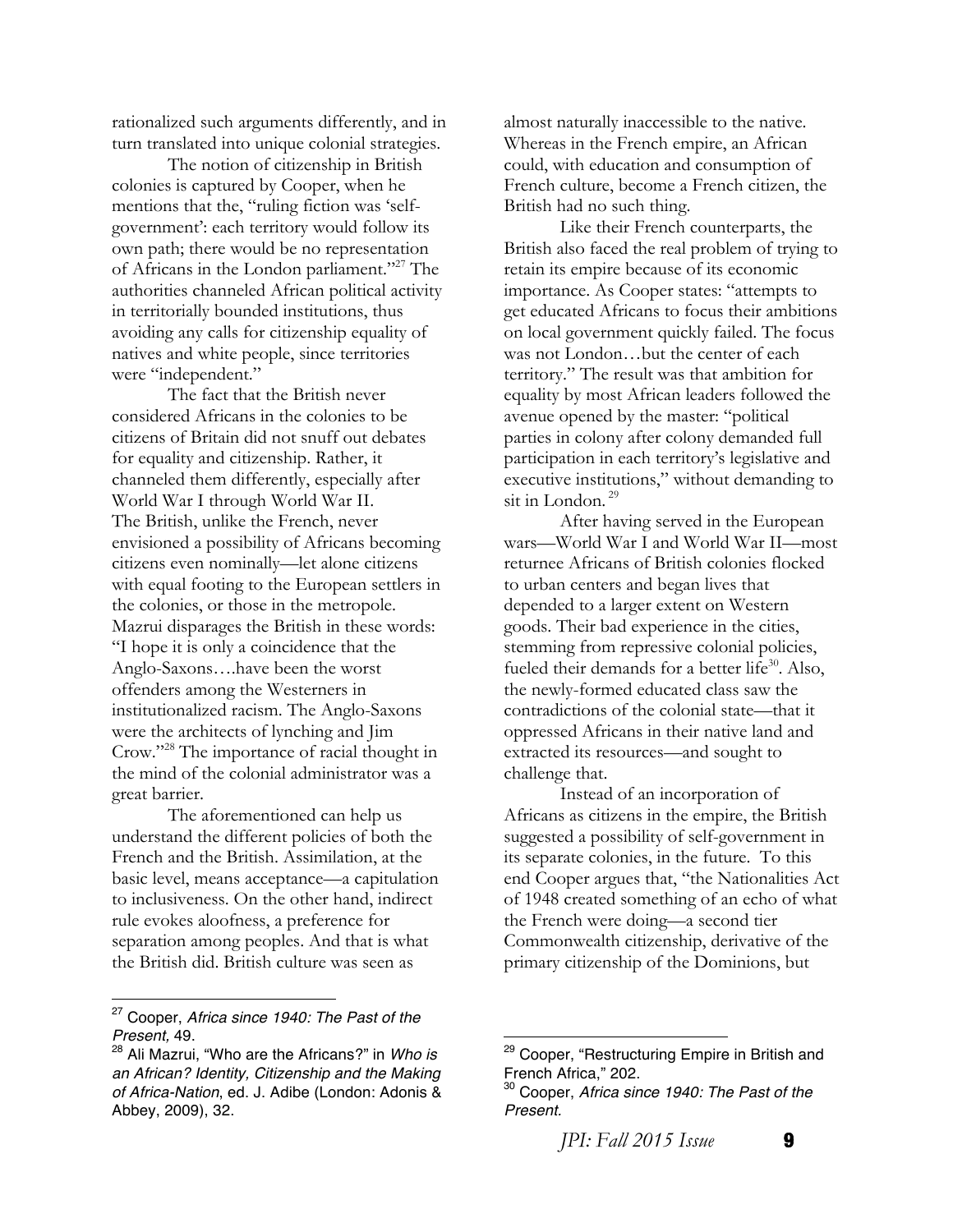applied to colonies as well."<sup>31</sup> This only allowed British Africans to gain access to British Isles—a far cry from recognition among citizens. Africans could be considered as citizens in the British Isles but not in Britain itself—an obvious hostility towards native Africans in the metropolis.

In contrast to developments in the French empire around the same time, "in British Africa…the theme of equality surfaced, although without the same appeal to empire-wide citizenship and its norm of equivalence…in French Africa."32 Such attempts by both colonial authorities to shape citizenship and the reaction of the subjects often degenerated into a violent process. This was more the case in settler colonies—colonies where Europeans were encouraged to settle in great numbers—where African populations were condemned into reserves. For example, the Mau Mau rebellion in Kenya in the around 1957 to 1960 was a reaction to the increasing brutality of white colonial settlers, as the Kikuyu people called for better treatment and rights $33$ .

Cooper opines that "repression may have well reflected the self-perceived openness to political reform: that some Africans rejected the political inclusion and economic development that was being offered them now struck officials as an affront, not the backward inclinations inherent in the nature of the African."34 Because of the power to set agenda for reform, the colonists perceived a rejection of that agenda as ungratefulness on the part of those over whom they ruled. Therefore persistence on an agenda unsanctioned by the colonial masters led to the repression of native Africans,

 

especially in the period preceding independence.

### **CONCLUSION**

In the late  $19<sup>th</sup>$  and early  $20<sup>th</sup>$  Century, Britain and France were among the Western European nations that decided, without any input from representatives of the continent itself, to divide Africa into colonies in support of self-interested goals of industrialization and power. While France and Britain share a common Western European identity, the historical narratives that came into effect when each nation devised and employed its colonial strategy in Africa were quite different. And while scholars often combine the colonial experiences of British and French African colonies in their analysis, this is insufficient as there are major differences between them.

This paper has shown how historical experience impacted the unfolding of events relating to calls for equality in the colonies by Africans, and relating to citizenship in particular. In part, this proves the interconnectedness of historical experience. Also, the empires used tools which they saw fit for that particular time, although they could not control how events would unfold, once they had chosen their policies. The policy of assimilation pursued by the French had a lasting effect on citizenship conception in its African colonies, so much so that native Africans saw their rights as intrinsically connected with France itself. A shift towards more territorially bounded units in French Africa arises in the late 1950s, influenced to a certain extent by the reconfiguration of the Third World, which was breaking away politically from Western powers and forming new states. On the other hand, the policy of indirect rule pursued by the British channeled citizenship rights to more territorially bounded units, and it could be said that this was the model that inspired the form of statehood that now prevails in Africa.

<sup>&</sup>lt;sup>31</sup> Cooper, "Restructuring Empire in British and French Africa," 202.

<sup>32</sup> *Ibid.,* 205.

<sup>&</sup>lt;sup>33</sup> Elkins, "Race, Citizenship, and Governance: Settler Tyranny and the End of Empire."

<sup>&</sup>lt;sup>34</sup> Cooper, "Restructuring Empire in British and French Africa," 203.